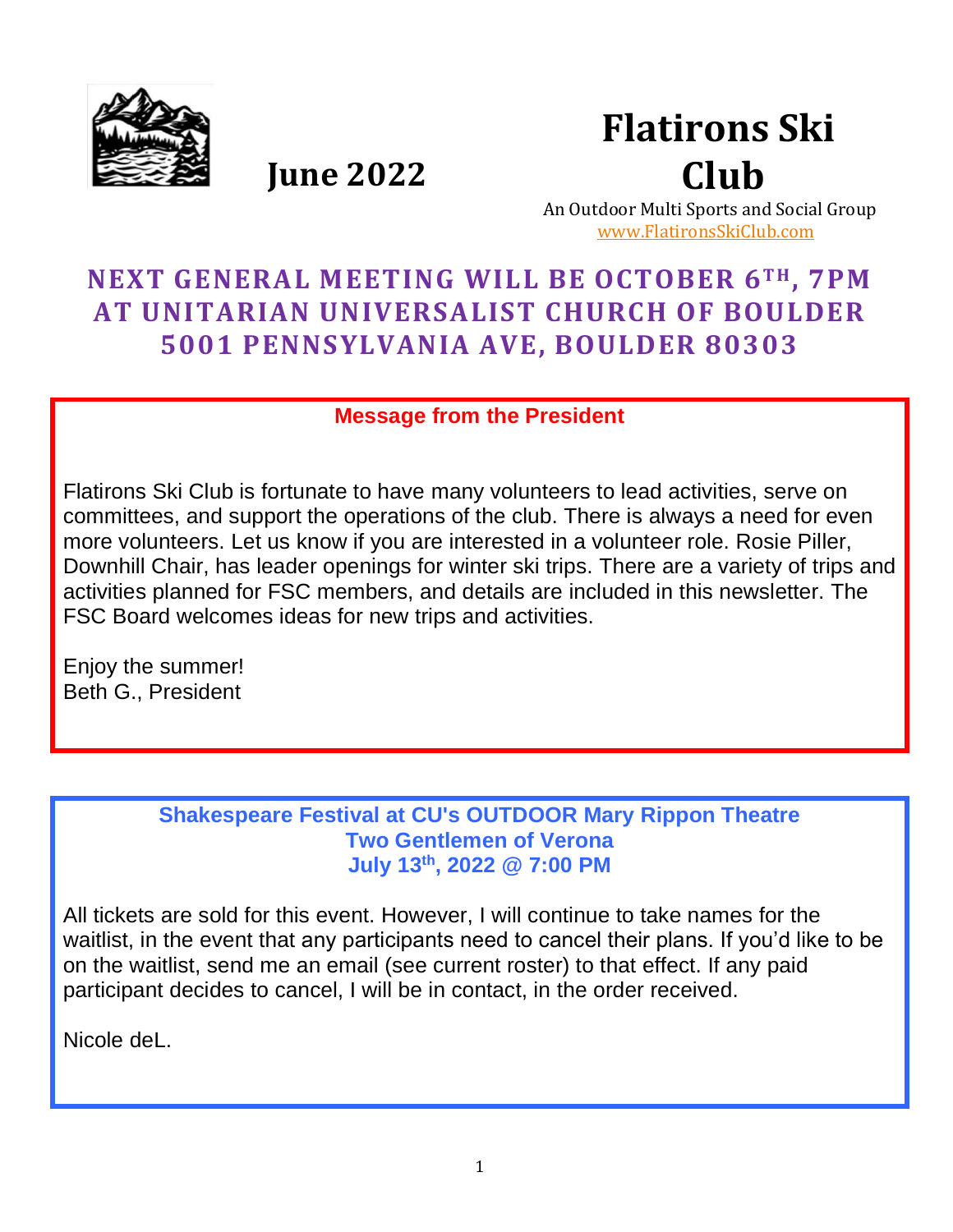#### **\*\*\*\*\*\*\*\*SPRING IS HERE AND SO IS THE "FLING"\*\*\*\*\*\*\*\* FRIDAY JUNE 17TH at 11:30 AM ONCE MORE AT LOUISVILLE COMMUNITY PARK 955 Bella Vista Dr. Louisville 80027**

This is a reminder. If you haven't ordered your food, please contact Elease ASAP. The menu choices were published in the May Newsletter. Contact Elease M., with any questions.

# **TUESDAY HIKES**

Meet at trailhead promptly at 6:00 p.m. We will hike 60 - 80 minutes. Potluck at trailhead after hike.

Bring a dish for 6-8 to share, your own plates, drink and utensils.

### **June 7 McIntosh Lake**

Monica A.

We will walk around McIntosh Lake in Longmont. From Boulder come up Diagonal and turn Left onto

Hover. Then turn Left onto 17th

St. Turn Right onto Harvard. Meet at the "pirate ship" playground at the corner of Harvard and Lakeshore, parking on the street. We will picnic at the shelter with 2 tables and a bathroom.

### **June 14 Niwot Loop**

Marty B. and Joe G.

Meet at Pavilion at 83<sup>rd</sup> & Niwot Road where we will picnic afterwards. Bathrooms and parking available. From Diagonal go East on Niwot Road to 83rd Street, turn Left (North) and Pavilion will be on the left.

### **June 21st Shanahan Ridge from Cragmoor**

Ellie B.

Broadway to Table Mesa, West on Table Mesa to Lehigh. Turn left (North) uphill to Cragmoor. Turn right and go to the end and park on the street. After the hike take Table Mesa East to Gillespie – turn right and continue to Viele shelter near bathrooms. (Last parking lot).

# **June 28th Eben Fine Park – Urban/Mountain hike**

Louisa Y.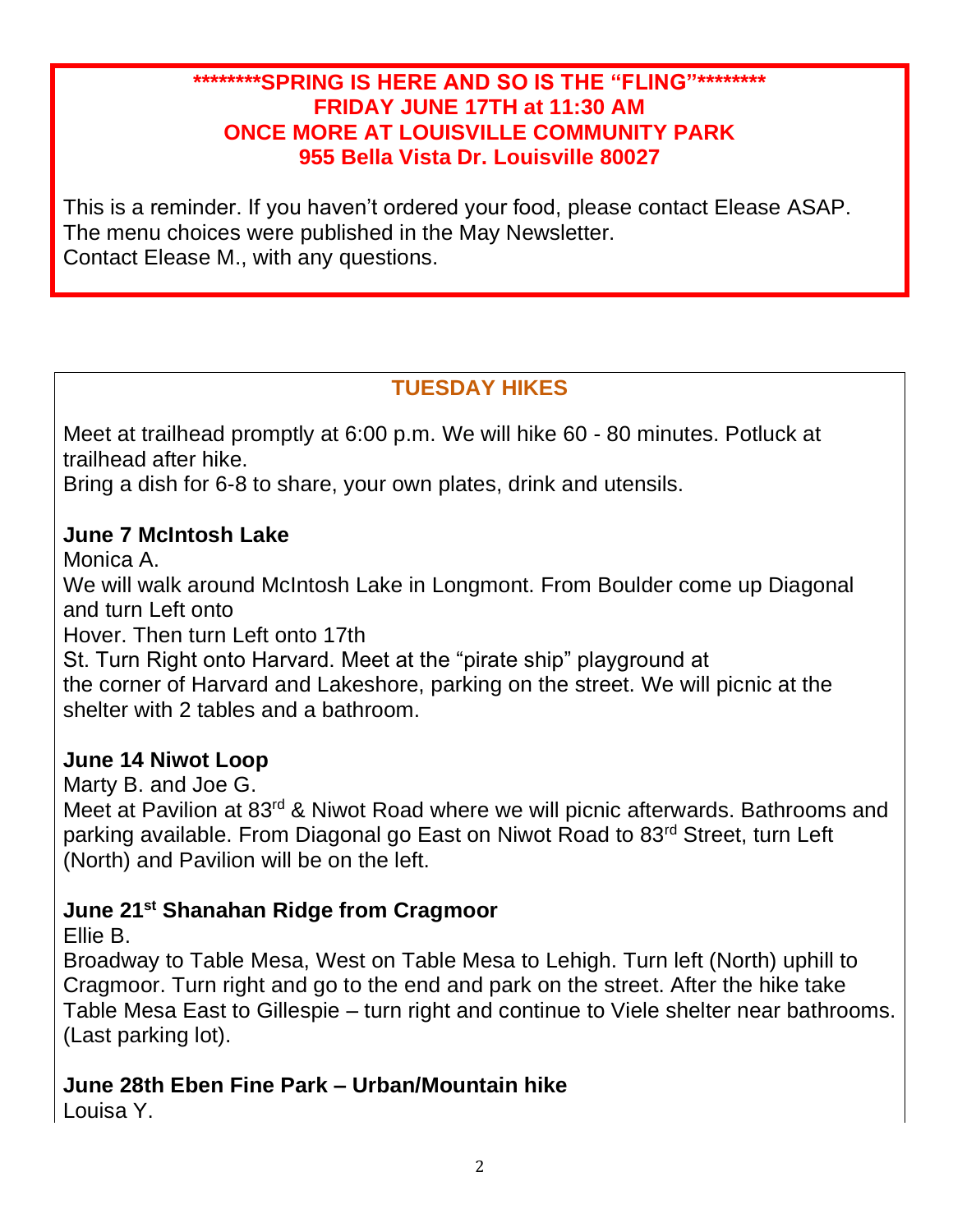Gather at the home of Louisa. There is very little parking in the cul-de-sac, so please park on the street or at Peoples Crossing (formerly Settler's Park), which is 1 long block west of Louisa's house. Feel free to park in Louisa's driveway or one of the 2 visitor spaces. The trail will be mostly urban with a little bit of mountain path. We will start at Louisa's home and go by sidewalk and bike path to Eben Fine Park. Go to the same trailhead as for Viewpoint but go left where the trail splits. The path ends up near University Street and 5<sup>th</sup> Street. We will follow sidewalks and bike path to get back to Louisa's house.

# **THURSDAY HIKERS**

We will meet at the Meadows Shopping Center at 7:45 AM to set up carpools and get packed up. We will leave promptly at 8:00 AM. The Meadows Shopping Center is in the SW corner of Foothills and Baseline near the 1<sup>st</sup> Bank/Remax building.

As always come prepared for all kinds of weather and bring lots of food and water, etc. Email or call Louisa Y. or Sue E. to let us know you are going to join us or if you have any questions.

### **3rd Thursday Hike – June 16, 2022 \_ Upper Golden Gate Canyon State Park**

Almost summer – let's do loops from Panorama Point. The shorter loop, Racoon Trail will be 3 to 4 miles and the longer loop Racoon Trail plus a portion of Mule Deer Trail will be 5 to 6 miles. (There is an 8-to-9-mile loop if anyone is interested.) Elevation gain/loss 728', in the shade. Entrance fee as of May is \$10 per day per car. As always weather decides.

Details by email the Monday before the hike. Delores C.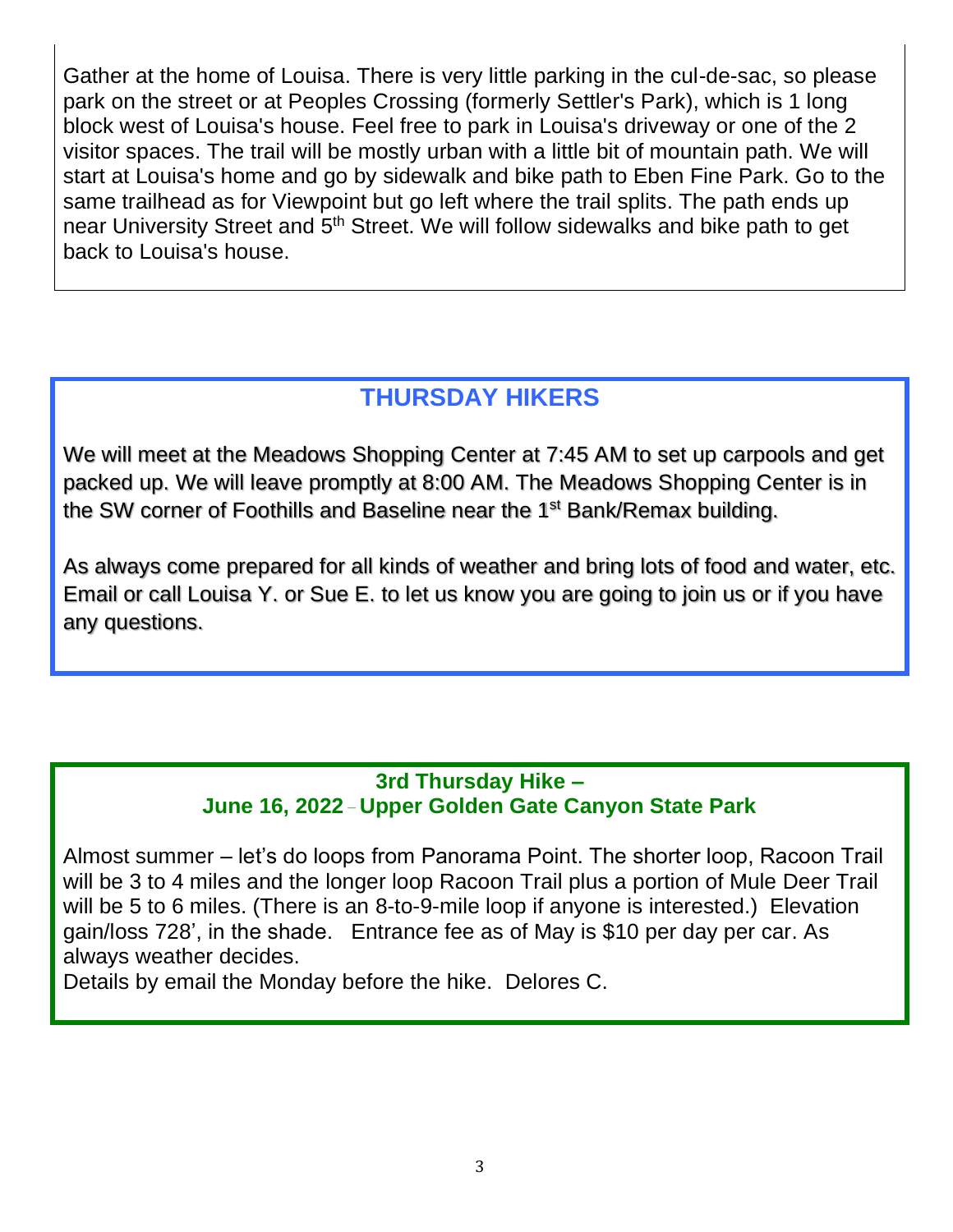### **10th Mountain Division Hut Trip**

Arrangements have been made to go to the Fowler-Hilliard Hut August 9, 10 and 11, 2022. Spend a couple of days unplugged from electronics – no TV or radio. Cell phone service may not exist either. You will need to bring your own sleeping bag. There is room for 16 people (including co-leaders Sue and Louisa). Total cost will be \$100 per person, which includes 2 breakfasts and 2 dinners planned by volunteers. A \$20 deposit holds your space, final payments are due June 15th. For more information, contact Sue E. or Louisa Y.

### **FSC Book Club**

**DATE:** Monday, June 13, 5:30 PM **DISCUSSION LEADER:** Maddie G. **BOOK:** Braiding Sweetgrass by Robin Wall Kimmerer

In *Braiding Sweetgrass*, Kimmerer brings the knowledge of the indigenous Potawatomi tribe together with her knowledge of plant ecology to reveal what it means to see humans as "the younger brothers of creation". As she explores these themes, she circles toward a central argument: The awakening of a wider ecological consciousness requires the acknowledgement and celebration of our reciprocal relationship with the world. Once we begin to listen for the languages of other beings, we can begin to understand the innumerable life-giving gifts the world provides us and learn to offer our thanks, our care, and our own gifts in return.

### **2022 Wildflower Rambles**

An interest list is being assembled with those who have responded about rambles this summer. Because it is difficult to plan for the entire summer under these circumstances, we will plan rambles as we go. The rambles leader core will decide on locations and meet up time/place. Details are still being sorted out. If you are interested in participating this summer, please drop Linda an e-mail. An

indication of what you are comfortable doing or specific places that would appeal for rambling are welcome. Would you like to see something special (for example calypso orchids)?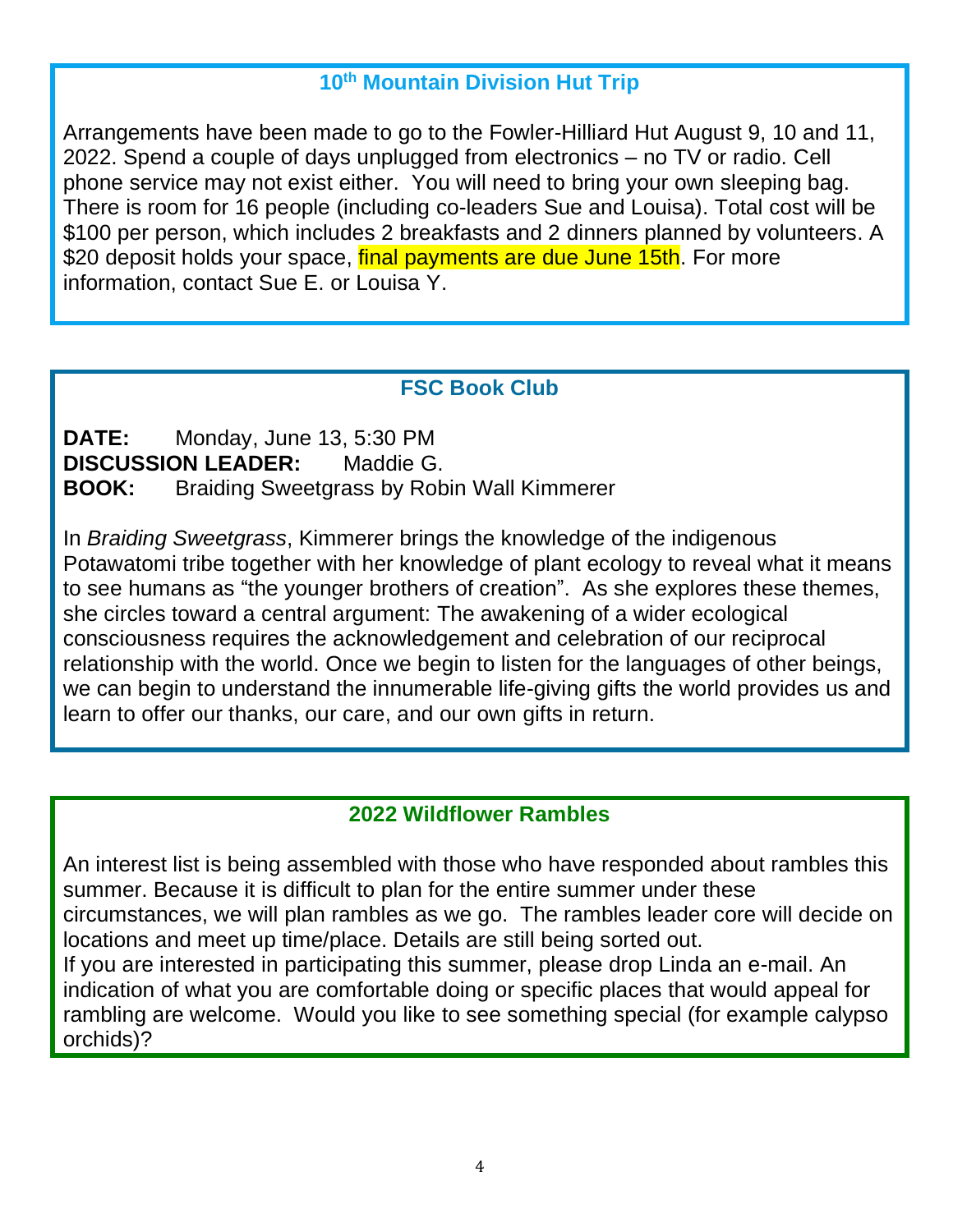#### **NEW SUMMER TRIP CUMBRES & TOLTEC SCENIC RAILROAD June 21 and 22, 2022**

The Cumbres & Toltec railroad is the oldest narrow-gauge railroad in Colorado. It starts in Antonito, Colorado, crosses the state line between Colorado and New Mexico to Chama, New Mexico. It is powered by several steam engines that date back to the late 1800's. It was named the #1 Scenic Train by "USA Today 10 Best" and has been featured in National Geographic and a number of movies including Indiana Jones & The Last Crusade and Wyatt Earp to name a few. There is more information on their web site:<https://cumbrestoltec.com/>Check it out.

We will drive to Alamosa on Tuesday, June 21, and stay at hotels in Alamosa. Carpools will be formed, and each group is responsible for making their own hotel reservations. The next morning, we will drive to Antonito which is 30 miles south of Alamosa. This is a full day trip and takes 6 hours to cross the pass to Cumbres, NM. We will then take a bus back to Antonito. The train stops at the summit of the pass at Osier Station for lunch. (Lunch is included in the ticket price as is the bus.) There are a lot of sights to see and places to go after we return to Antonito. Some possibilities are to drive to Ghost Ranch which is south of Chama. Ghost Ranch is famous for being the home of Georgia O'Keeffe. There is a museum close to the ranch. In addition, Ghost Ranch is a stunning display of geology with rock formations and colors. There are some good hikes in the area. Other possibilities include Taos, Santa Fe, the Great Sand Dunes, and hot springs.

The cost for the train ride is \$145 and includes lunch and riding in the Coach car. Any questions – call Sue E.

## **SAVE THE DATE**

A small group of us are planning an informal trip to Mt. Bierstadt. The goal is to summit on Monday, July  $18<sup>th</sup>$ , 2022. Woe is me, this will be my first attempt, so no promises, though there are those who will summit. To acclimate to the high altitude, I will be staying in Georgetown for two days prior. Others may camp near Guanella Pass. If you want more information, let me know and I can add you to our email list. Monica A.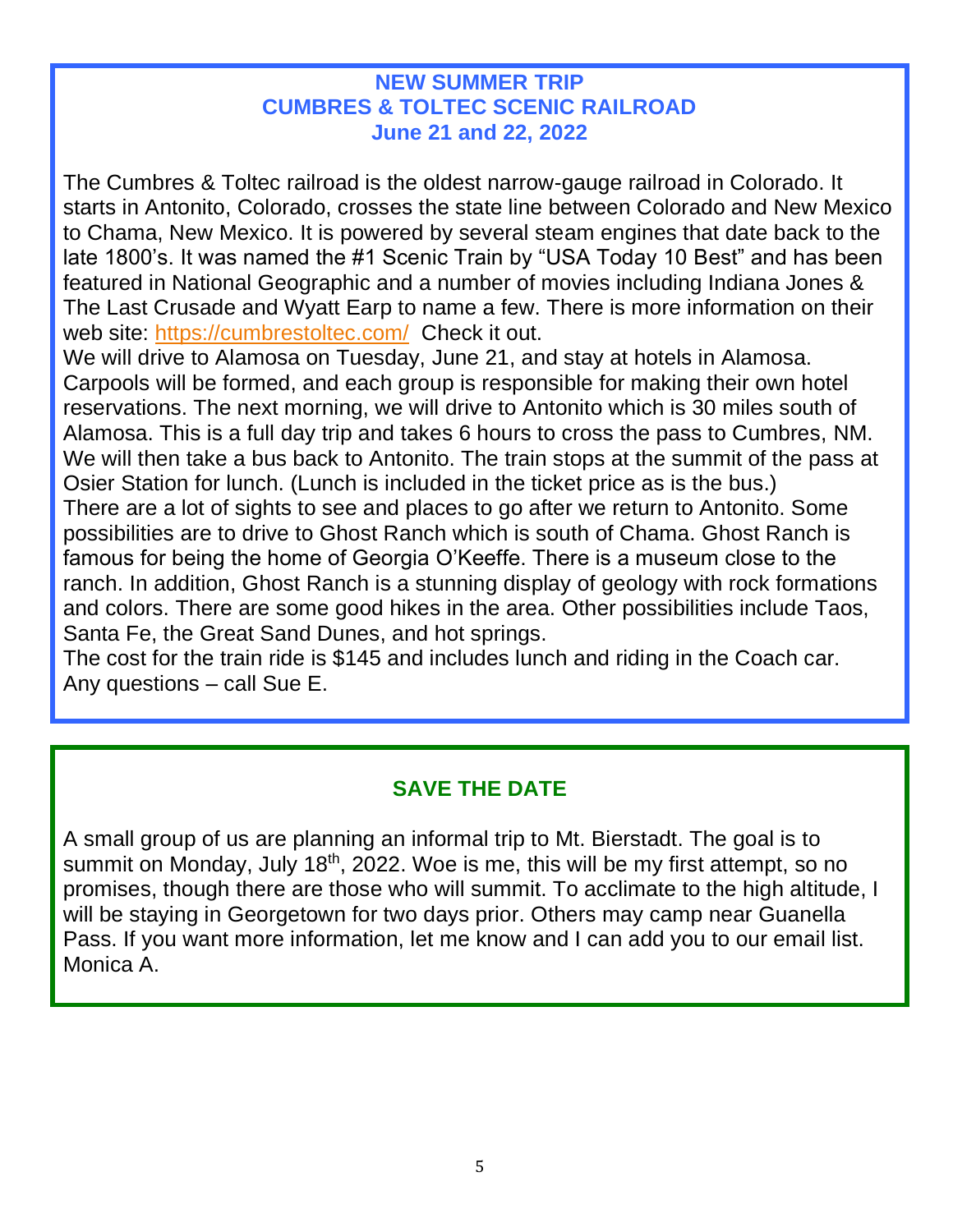### 2022 Crested Butte Wildflower Trip, July 22 – 25, 2022

Linda and Chris P. will lead a Wildflower Rambles trip to Crested Butte next July 22 – 25, 2022 - 3 nights lodging at the Cristiana Guesthaus on Friday, Saturday, Sunday, checking out Monday. Total trip cost is \$370.00 per person in a double occupancy room or \$510.00 per person in a single occupancy room.

Sign up continues for the trip. The rooms still available are king and single occupancy (1 queen bed) rooms. All of the queen and double rooms are taken.

The Cristiana provides breakfast each morning. Provide your own lunch with items brought from home in a small cooler or purchased locally. Dinners will be at local restaurants. The trip cost covers only lodging with breakfast.

The trip leaders will lead a hike on both Saturday and Sunday. Participants are welcome to join them or go out on their own. Options for wildflower walks and hikes are numerous, ranging from walks in/near town to strenuous hiking to mountain passes. People going on the trip should be in good physical health and condition.

A non-refundable deposit of \$75.00 per person is required by mail at the time of signup. Sign-up is for those who are ready to commit to go on the trip. A waiting list is open. If you have interest in going but are not sure and still thinking about it (for COVID or other reasons), put your name on the waiting list – no deposit is required to join the waiting list. Before you sign up and pay a deposit, be sure you are ready to come on the trip. There are accommodations for 22 people: 4 couples (king), 8 persons in 4 queen and double rooms (each with own bed) and 6 single persons (queen). One person in a queen room will pay the single occupancy rate of \$510.00. Questions? Contact Linda and Chris by e-mail/telephone.

Please contact us by e-mail to let us know you will be signing up and sending payment. We will look out for your check in the mail. Make out checks to Flatirons Ski Club and put 2022 Wildflower Crested Butte in the note line. **Do not contact the Cristiana directly - sign up and payment is only through FSC for this trip. Full payment is due by June 1, 2022.**

After that date, unused rooms will be cancelled.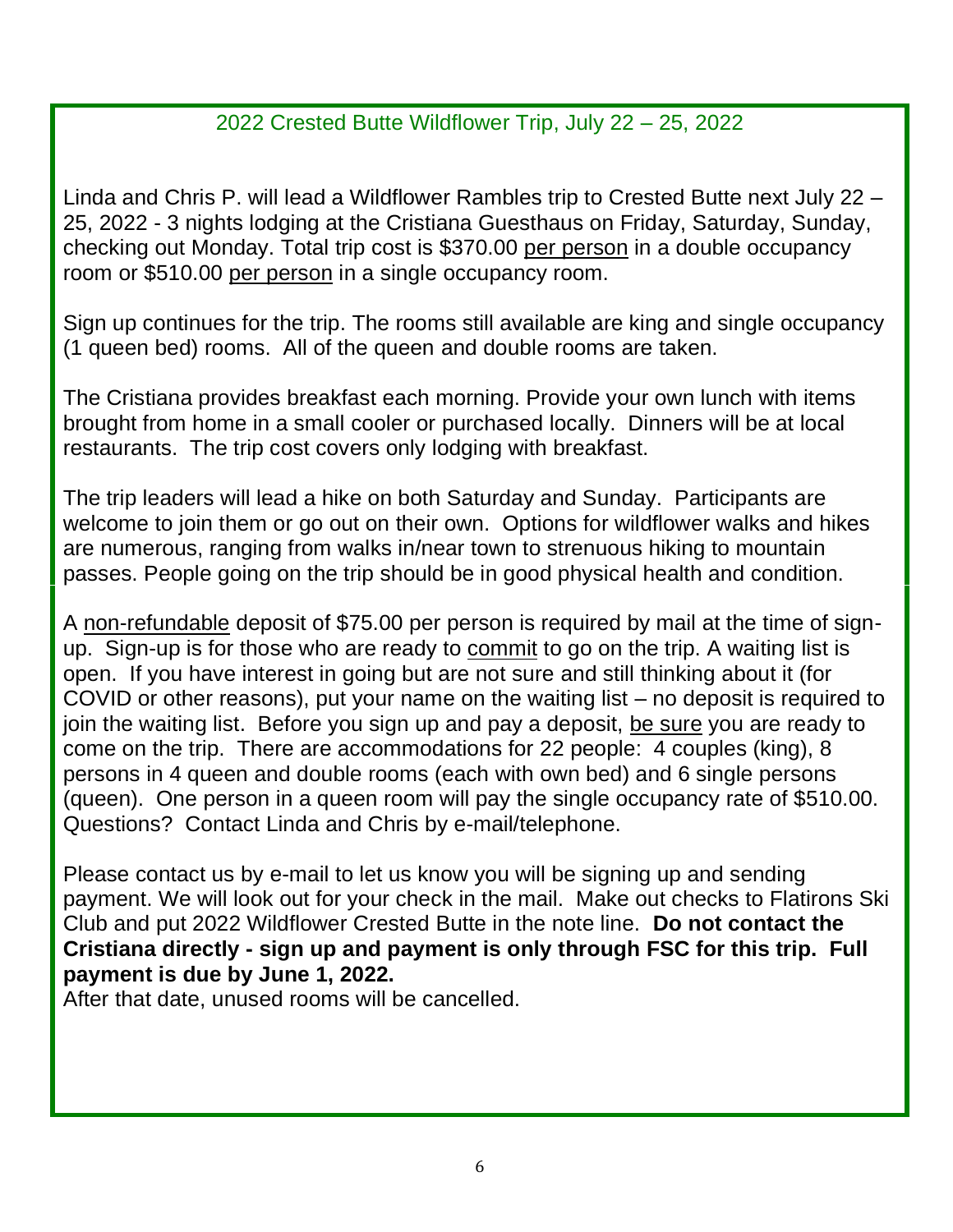#### **Bicycle Trip Announcement September 6 – 9, 2022, Tuesday through Friday of Labor Day Week**

This is either 3 or 4 days depending upon the participants arrival time in Gunnison Colorado. The shortest day's ride is scheduled for the first day. Whether the participant chooses to ride on the first day is optional, but a short ride is planned for this day for those arriving in Gunnison by 1:00 PM. All four days' rides are "out and back" rides so the participants can choose to shorten the length by doing a remote start to shorten the distance. All rides are on roadways. On one of the days, we will ride to Crested Butte from Gunnison. The final routing is dependent upon a scouting trip.

Further details can be provided by contacting Richard P.

# **Crane Festival**

The ski club is planning a trip to Steamboat Springs over Labor Day weekend September 1-4, 2022, to see the Crane Festival. There are viewings, talks and field trips. We are also planning to do some hiking the area. We will be staying at the Holiday Inn at Steamboat. The cost per person will be \$350 for 3 nights. Deposit will be \$50 due asap so we can get an accurate count. Final payment will be due July 1. For more information contact Dorothy C.

## **AVALANCHE RANCH TRIP and APPLE FESTIVAL trip in 2022 September 30 – October 3, 2022**

(None scheduled for 2023, so this may be the last)

#### <https://avalancheranch.com/>

Avalanche Ranch is 11.35 miles south of Carbondale, CO and 5 miles north of Redstone, CO.

For those who are new to the club, the Avalanche Ranch trip has been run for many years by the club. We rent cabins at Avalanche Ranch and soak in the brilliant color of the area, especially the golden aspen, the green pines, the gray mountains, the blue sky and occasionally the white snow on the mountains. The Apple Festival is an event run by the staff once a year. They provide meat and others provide everything else. But what I find most interesting is the community of people who attend, most are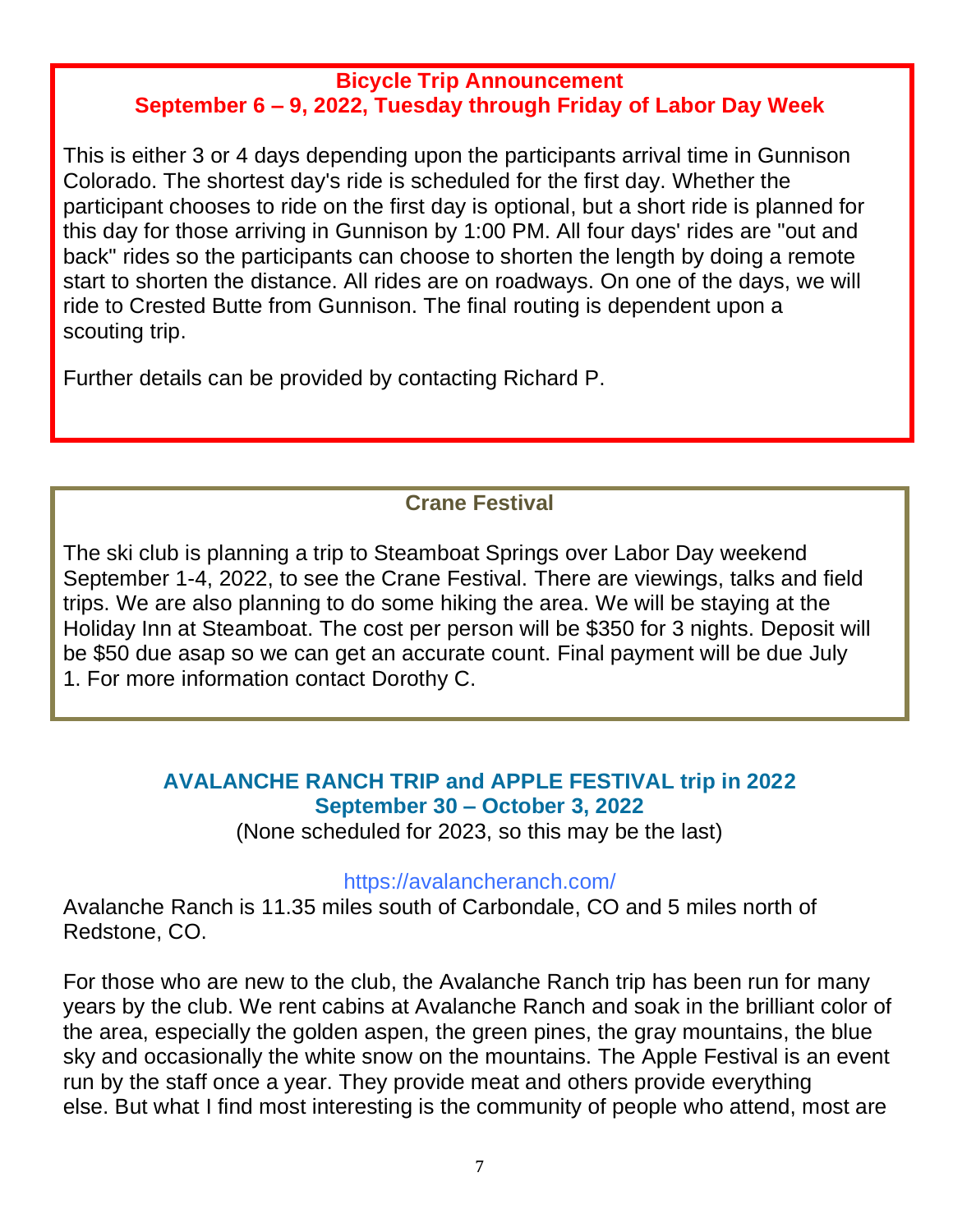local, and they play bluegrass music for at least an hour around the campfire.

Other than the Apple Festival, there are wonderful hikes to be made and the weather is almost always perfect. Did I mention that there are several hot tubs and a hot pool which are free and open to us twenty-four hours a day?

The club provides chili on Friday night and protein on Sunday night. On Saturday, the Ranch will provide the protein and each guest is asked to bring something for the huge potluck.

We have the Ranch House this year for happy hours and generally getting together.

The price will be \$255 a person for three nights of paradise but there are many queen beds which will need to be filled so anyone willing to share a bed with someone else will have a much better chance of getting on board this remarkable trip.

The trip is full now but send in a deposit check of \$50.00 made out to FSC to get on the WAITING list.

Send checks to: Roger P. (Address available in Membership Roster)

And the state of the fact that we have a track of the fact

**Reminder:** please make trip checks out to Flatirons Ski Club, not the trip leader; however, mail checks to the Trip Leaders as identified in the announcements.

Thanks, Martha Parks

#### **Want to Sell Something?**

Every month, members will now have the opportunity to sell something (ski equipment, etc.) by having their items listed in our FSC Club Newsletter. Submit your items via email to Marianne B., in the body of your email or as an attachment (.doc or .docx). Submissions will need board approval. Marianne will need to receive your information by the Wednesday before the monthly board meetings which is scheduled the 3<sup>rd</sup> Thursday of each month. Upon approval, items will be posted in the Newsletter sometime during the 4<sup>th</sup> week of the month. Items will appear in the newsletter only once; they will not roll over to the following month's newsletter.